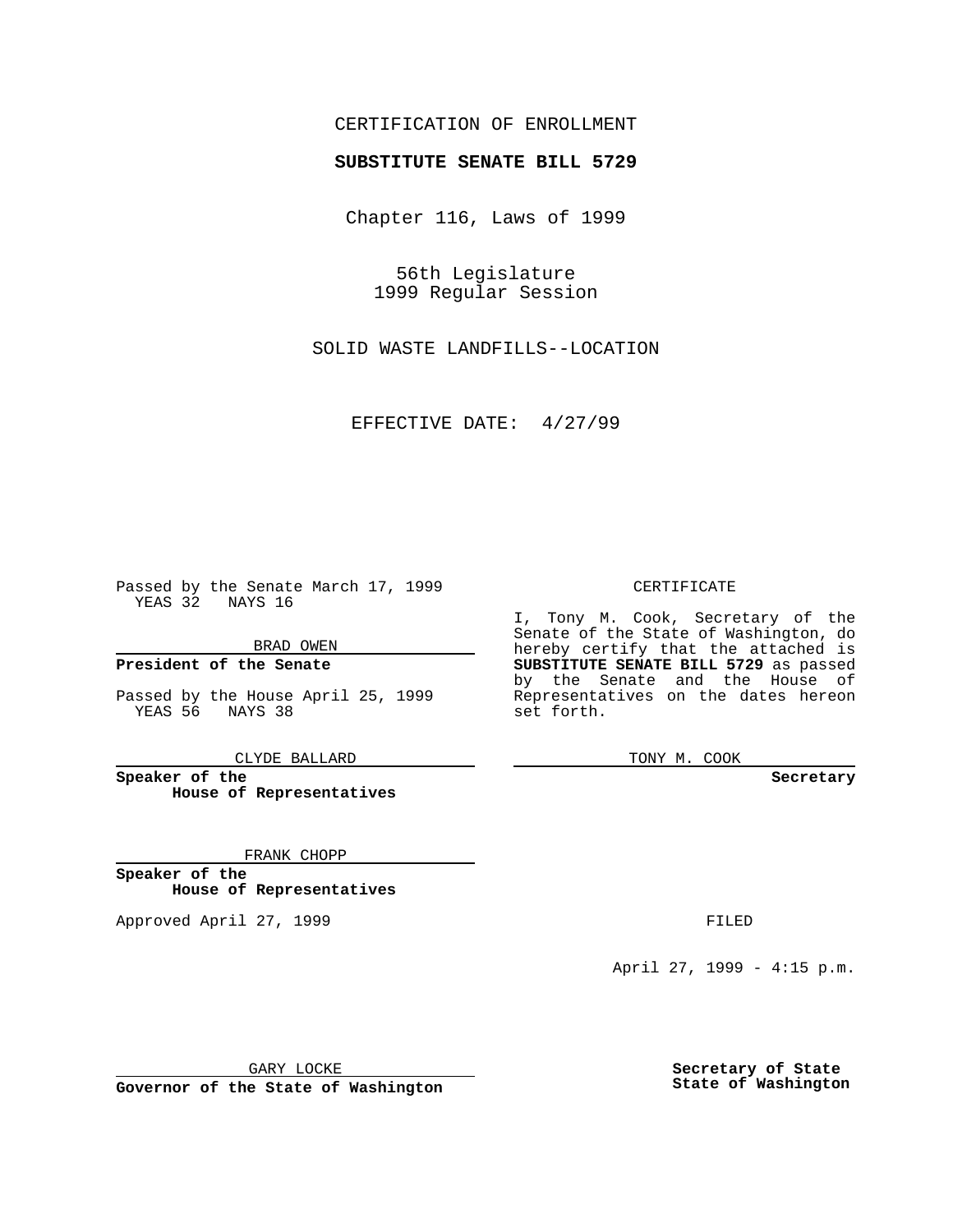## **SUBSTITUTE SENATE BILL 5729** \_\_\_\_\_\_\_\_\_\_\_\_\_\_\_\_\_\_\_\_\_\_\_\_\_\_\_\_\_\_\_\_\_\_\_\_\_\_\_\_\_\_\_\_\_\_\_

\_\_\_\_\_\_\_\_\_\_\_\_\_\_\_\_\_\_\_\_\_\_\_\_\_\_\_\_\_\_\_\_\_\_\_\_\_\_\_\_\_\_\_\_\_\_\_

Passed Legislature - 1999 Regular Session

#### **State of Washington 56th Legislature 1999 Regular Session**

**By** Senate Committee on Environmental Quality & Water Resources (originally sponsored by Senators Rasmussen and Swecker)

Read first time 02/26/1999.

1 AN ACT Relating to standards for location of certain solid waste 2 landfills; amending RCW 70.95.060; and declaring an emergency.

3 BE IT ENACTED BY THE LEGISLATURE OF THE STATE OF WASHINGTON:

4 **Sec. 1.** RCW 70.95.060 and 1969 ex.s. c 134 s 6 are each amended to 5 read as follows:

6 (1) The department ((in accordance with procedures prescribed by 7 the Administrative Procedure Act, chapter 34.05 RCW, as now or 8 hereafter amended, may)) shall adopt ((such)) rules establishing 9 minimum functional standards for solid waste handling ((as it deems 10 appropriate)), consistent with the standards specified in this section. 11 The department ((in adopting such standards)) may classify areas of the 12 state with respect to population density, climate, geology, and other 13 relevant factors bearing on solid waste disposal standards.

14 (2) In addition to the minimum functional standards adopted by the 15 department under subsection (1) of this section, each landfill facility 16 whose area at its design capacity will exceed one hundred acres and 17 whose horizontal height at design capacity will average one hundred 18 feet or more above existing site elevations shall comply with the 19 standards of this subsection. This subsection applies only to wholly